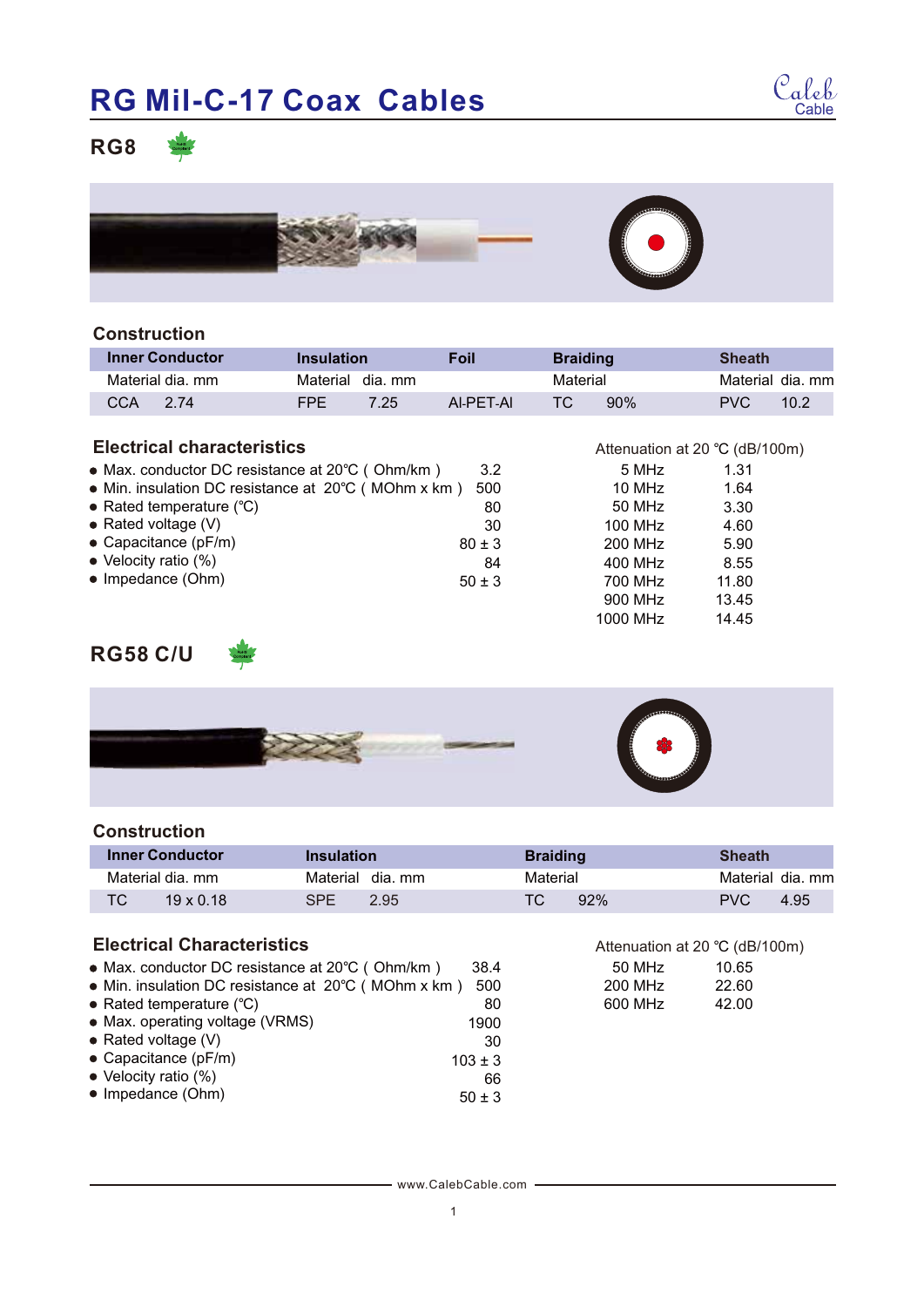

## **RG142 B/U**



### **Construction**

| <b>Inner Conductor</b>            | <b>Insulation</b>   | <b>Braiding</b> | <b>Sheath</b>                    |
|-----------------------------------|---------------------|-----------------|----------------------------------|
| Material dia, mm                  | dia. mm<br>Material | Material        | Material dia, mm                 |
| SPC<br>0.94                       | <b>PTFE</b><br>2.95 | SPC x 2 layers  | 4.95<br>FEP                      |
|                                   |                     |                 |                                  |
| <b>Electrical characteristics</b> |                     |                 | Attenuation at 20 $°C$ (dB/100m) |
| • Rated temperature $(^{\circ}C)$ | 200                 | 10 MHz          | 4.3                              |
| • Capacitance (pF/m)              | $105 \pm 3$         | 100 MHz         | 12.3                             |
| • Impedance (Ohm)                 | $50 \pm 3$          | 200 MHz         | 19.0                             |
|                                   |                     | 400 MHz         | 27.2                             |
|                                   |                     | 1000 MHz        | 48.3                             |

## **RG174 A/U**



#### **Construction**

| <b>Inner Conductor</b> | Insulation      | <b>Braiding</b> | Sheath           |
|------------------------|-----------------|-----------------|------------------|
| Material dia. mm       | Material dia mm | Material        | Material dia, mm |
| CCS.<br>7 x 0.16       | SPF.<br>1.52    | 84%             | PVC.<br>-2.8     |

### **Electrical characteristics**

- Max. conductor DC resistance at 20℃(Ohm/km) 441
- Min. insulation DC resistance at 20℃(MOhm x km) 200 80
- Rated temperature (℃)
- Rated voltage (V)
- Capacitance (pF/m)
- Velocity ratio (%)
- $\bullet$  Impedance (Ohm)

10 MHz 100 MHz 200 MHz

3000 MHz

93.0

9.5 27 40

Attenuation at 20 ℃ (dB/100m)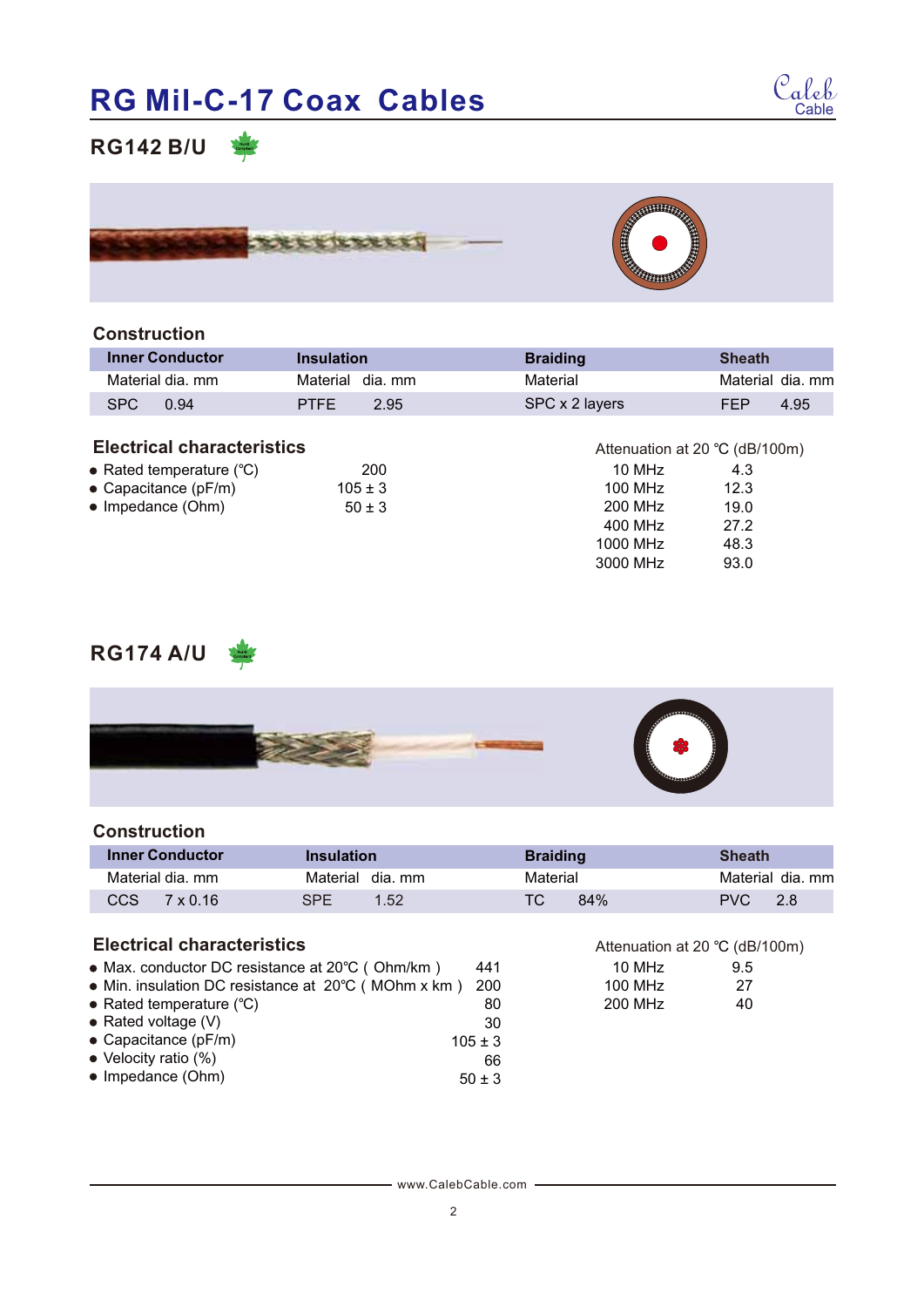

## **RG178**





| <b>Inner Conductor</b>            | <b>Insulation</b>   | <b>Braiding</b> | <b>Sheath</b>               |
|-----------------------------------|---------------------|-----------------|-----------------------------|
| Material dia, mm                  | Material dia, mm    | Material        | Material dia, mm            |
| SPCCS 7 x 0.102                   | 0.84<br><b>PTFE</b> | SPC.<br>94%     | FFP<br>1.8                  |
| <b>Electrical characteristics</b> |                     |                 | Attenuation at 20 °C (dB/m) |

100 MHz 400 MHz 1000 MHz

10 MHz 600 MHz 1000 MHz

6.2 19.5 27.8

Attenuation at 20 ℃ (dB/100m)

0.453 0.958 1.500

|  | <b>Electrical characteristics</b> |
|--|-----------------------------------|
|--|-----------------------------------|

| • Max. conductor DC resistance at 20°C (Ohm/km)     | 339         |
|-----------------------------------------------------|-------------|
| • Min. insulation DC resistance at 20°C (MOhm x km) | 200         |
| • Rated temperature $(^{\circ}C)$                   | 200         |
| • Rated voltage $(V)$                               | 30          |
| $\bullet$ Capacitance (pF/m)                        | $100 \pm 3$ |
| $\bullet$ Velocity ratio (%)                        | 69          |
| • Impedance (Ohm)                                   | $50 + 3$    |

## **RG213 /U**



#### **Construction**

| <b>Inner Conductor</b> | <b>Insulation</b> | <b>Braiding</b> | Sheath           |
|------------------------|-------------------|-----------------|------------------|
| Material dia. mm       | Material dia mm   | Material        | Material dia. mm |
| ВC<br>$7 \times 0.75$  | SPF.<br>7.25      | 98%<br>ВC       | 10.3<br>PVC.     |

5000 30

#### **Electrical characteristics**

- Max. conductor DC resistance at 20℃(Ohm/km) 0.65
- Min. insulation DC resistance at 20℃(MOhm x km) 500 80
- Rated temperature (℃)
- Max. operating voltage (VRMS)
- Rated voltage (V)
- Capacitance (pF/m)
- Velocity ratio (%)  $\bullet$  Impedance (Ohm)  $100 \pm 3$ 66 50 ± 3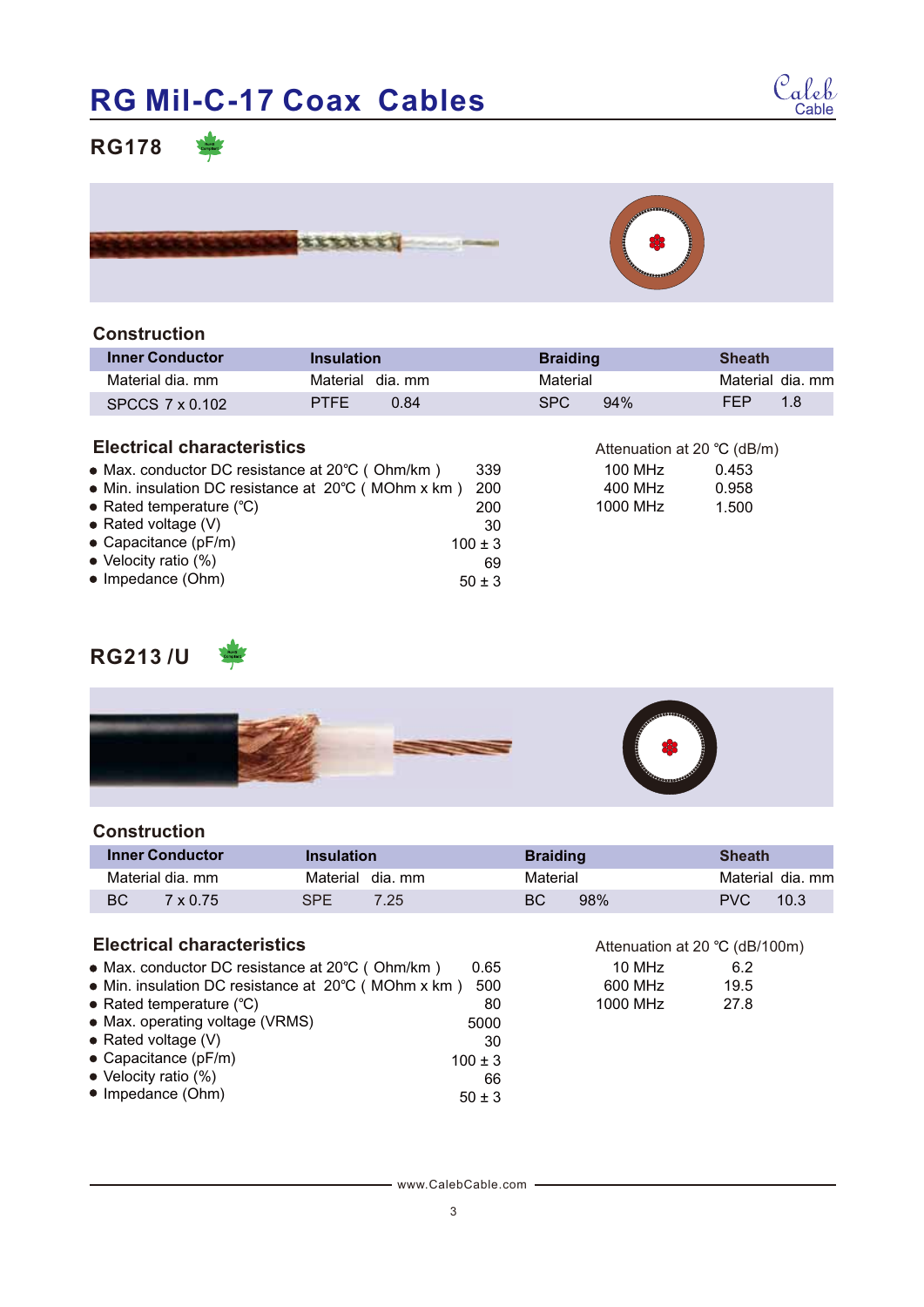

## **RG214**



#### **Construction**

|                                   | <b>Inner Conductor</b> | <b>Insulation</b> |      | <b>Braiding</b>                | <b>Sheath</b>    |      |
|-----------------------------------|------------------------|-------------------|------|--------------------------------|------------------|------|
|                                   | Material dia, mm       | Material dia, mm  |      | Material                       | Material dia, mm |      |
| SPC.                              | 7 x 0.75               | <b>SPE</b>        | 7.25 | SPC 1st 83%; 2nd 88%           | PVC.             | 10.8 |
| <b>Electrical characteristics</b> |                        |                   |      | Attenuation at 20 °C (dB/100m) |                  |      |

| • Max. conductor DC resistance at $20^{\circ}$ C (Ohm/km) | 6.04        | 100 MHz  | 7.0  |  |
|-----------------------------------------------------------|-------------|----------|------|--|
| • Min. insulation DC resistance at 20°C (MOhm x km) 1000  |             | 500 MHz  | 14.7 |  |
| • Rated temperature $(^{\circ}C)$                         | 80          | 1000 MHz | 22.5 |  |
| • Rated voltage $(V)$                                     | 30          | 2500 MHz | 44.0 |  |
| $\bullet$ Capacitance (pF/m)                              | $100 \pm 3$ |          |      |  |
| $\bullet$ Velocity ratio (%)                              | 67          |          |      |  |
| • Impedance (Ohm)                                         | $50 \pm 3$  |          |      |  |
|                                                           |             |          |      |  |

## **RG217**





#### **Construction**

|    | <b>Inner Conductor</b> | Insulation |                 | <b>Braiding</b>     | <b>Sheath</b> |                  |
|----|------------------------|------------|-----------------|---------------------|---------------|------------------|
|    | Material dia. mm       |            | Material dia mm | Material            |               | Material dia. mm |
| ВC |                        | SPF.       | 9.4             | BC 1st 92%; 2nd 88% | PVC.          | 13.8             |

10 MHz 400 MHz 1000 MHz

5.3 12.1 30.0

Attenuation at 20 ℃ (dB/100m)

### **Electrical characteristics**

- Max. conductor DC resistance at 20℃(Ohm/km) 3.32
- Min. insulation DC resistance at 20℃(MOhm x km) 1000 80
- Rated temperature (℃)
- Rated voltage (V)
- Capacitance (pF/m)
- Velocity ratio (%)
- $\bullet$  Impedance (Ohm)

www.CalebCable.com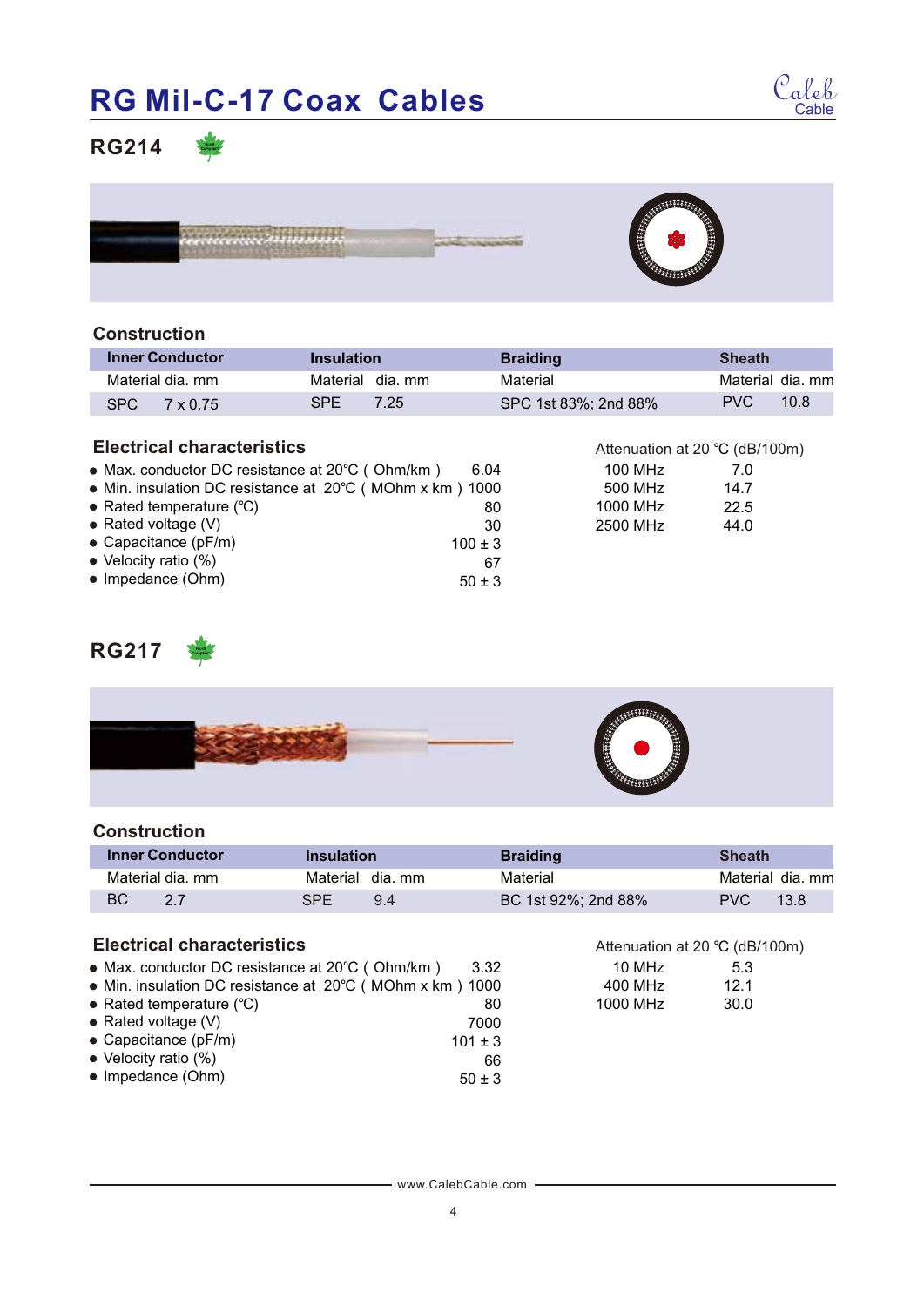

Attenuation at 20 °C (dB/100m)

## **RG218**



### **Construction**

|    | <b>Inner Conductor</b> | <b>Insulation</b> |                  | <b>Braiding</b> | <b>Sheath</b> |                  |
|----|------------------------|-------------------|------------------|-----------------|---------------|------------------|
|    | Material dia. mm       |                   | Material dia, mm | Material        |               | Material dia, mm |
| BC | 4.95                   | <b>SPE</b>        | 17.23            | BC 95%          | PVC.          | 22               |
|    |                        |                   |                  |                 |               |                  |

## **Electrical characteristics**

| • Max. conductor DC resistance at 20°C (Ohm/km)          | 0.98        | 50 MHz   | 0.65 |
|----------------------------------------------------------|-------------|----------|------|
| • Min. insulation DC resistance at 20°C (MOhm x km) 1000 |             | 100 MHz  | 1.00 |
| • Rated temperature $(^{\circ}C)$                        | 80          | 400 MHz  | 2.75 |
| • Rated voltage $(V)$                                    | 8000        | 1000 MHz | 5.00 |
| $\bullet$ Capacitance (pF/m)                             | $105 \pm 3$ |          |      |
| $\bullet$ Velocity ratio (%)                             | 66          |          |      |
| $\bullet$ Impedance (Ohm)                                | $50 \pm 3$  |          |      |

## **RG223 /U**



#### **Construction**

| <b>Inner Conductor</b> | Insulation         | <b>Braiding</b>      | <b>Sheath</b>      |
|------------------------|--------------------|----------------------|--------------------|
| Material dia. mm       | Material dia mm    | Material             | Material dia. mm   |
| <b>SPC</b><br>0 9      | <b>SPF</b><br>2.95 | SPC 1st 95%: 2nd 95% | 5.39<br><b>PVC</b> |

## **Electrical characteristics**

| <b>Electrical characteristics</b>                   |             | Attenuation at 20 °C (dB/100m) |      |
|-----------------------------------------------------|-------------|--------------------------------|------|
| • Max. conductor DC resistance at 20°C (Ohm/km)     | 29.8        | 30 MHz                         | 7.0  |
| • Min. insulation DC resistance at 20°C (MOhm x km) | 10000       | 200 MHz                        | 19.0 |
| • Rated temperature $(^{\circ}C)$                   | 80          | 500 MHz                        | 30.0 |
| • Rated voltage $(V)$                               | 30          | 1000 MHz                       | 42.0 |
| $\bullet$ Capacitance (pF/m)                        | $101 \pm 3$ | 3000 MHz                       | 76.0 |
| $\bullet$ Velocity ratio (%)                        | 66          |                                |      |
| • Impedance (Ohm)                                   | 50±3        |                                |      |